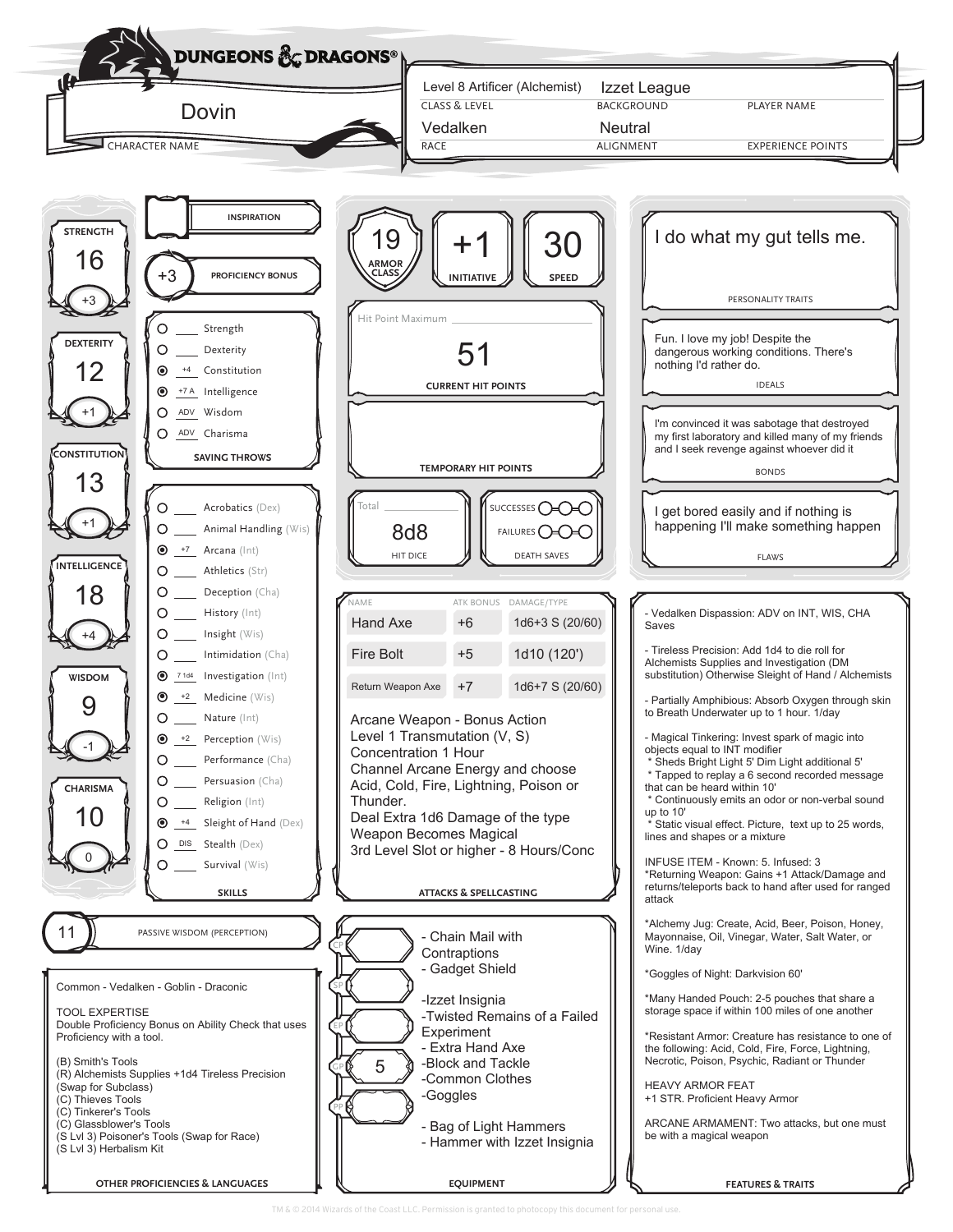| Dovin<br><b>CHARACTER NAME</b> | 40<br><b>AGE</b><br>Dark Blue<br>EYES                                                                                                                                                                                                                                                                                                                                                                                                                                                                                                                                                                                                                                                                                                                  | 6'3<br><b>HEIGHT</b><br><b>Blue</b><br><b>SKIN</b>                                   | 195<br>WEIGHT<br>None<br><b>HAIR</b>                                                                                             |
|--------------------------------|--------------------------------------------------------------------------------------------------------------------------------------------------------------------------------------------------------------------------------------------------------------------------------------------------------------------------------------------------------------------------------------------------------------------------------------------------------------------------------------------------------------------------------------------------------------------------------------------------------------------------------------------------------------------------------------------------------------------------------------------------------|--------------------------------------------------------------------------------------|----------------------------------------------------------------------------------------------------------------------------------|
| <b>CHARACTER APPEARANCE</b>    | Crafting: Potions take a quarter of normal time and half the cost to make<br>Alchemical Homunculus (Niv-Mizzet) - Tiny Dragon Construct<br>AC 13. HP 44 (5 times level + INT)<br>Speed 20 Fly 30<br>STR 4 DEX 15 CON 11 INT 10 WIS 10 CHA 7<br>Immune Acid/Poison<br>Immune Charm, Exhaustion, Poison<br>Darkvision 60'<br>Pass Perception 10<br>Understands languages I Speak<br>Increase Skill Bonuses and Bonus to Hit/Damage when my Proficiency Bonus increases<br>Acid Spittle: Range Attack +4 to hit. 30'. 1d6+3 Poison Damage<br>Alchemical Salve (3 times a day). Touches a creature for one of these effects:<br>Flying speed of 10' for 10 minutes<br><b>INT</b> modifier<br>Resilience. Target gains Temp HP equal to 2d6 + INT Modifier. | NAME<br><b>ALLIES &amp; ORGANIZATIONS</b><br><b>ADDITIONAL FEATURES &amp; TRAITS</b> | <b>SYMBO</b><br>Inspiration on certain ability checks. Choose before or after rolling. Can use on number of checks =             |
|                                | <b>Alchemical Mastery</b><br>one roll of the spell. That roll must restore HP or be deal<br>acid/poison damage.<br><b>Bonus = INT Modifier</b>                                                                                                                                                                                                                                                                                                                                                                                                                                                                                                                                                                                                         |                                                                                      | When casting a spell with Alchemists Supplies Gain a bonus of<br>Lesser Restoration can be cast with alchemists supplies without |
|                                | using spell slot with number of days equal to INT modifier                                                                                                                                                                                                                                                                                                                                                                                                                                                                                                                                                                                                                                                                                             |                                                                                      |                                                                                                                                  |